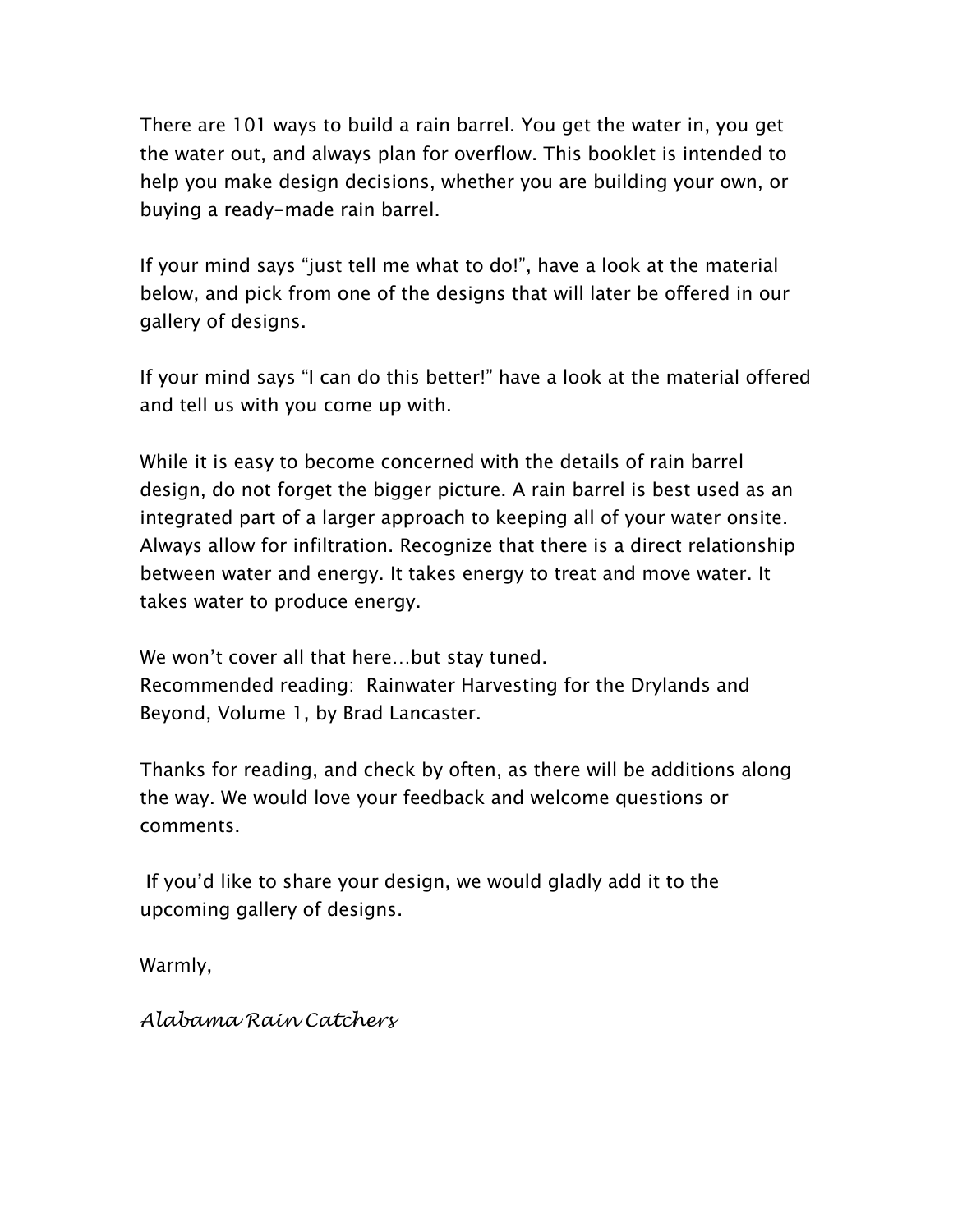A few FAQs:

What is a rain barrel?

Most rain barrels are 55-75 gallon containers, used to capture rain water. Often they are made of plastic, but can be made of any material that will hold water. You can easily make your own rain barrel or, buy one readymade. Build that rain barrel, and keep learning as you go.

What is the difference between a rain barrel and a cistern? Size. There are no size specifics, but generally rain barrels are less than 200 gals, and cisterns are very large, up to 10, 000 gallons. Sometimes, a cistern is defined as a concrete tank for holding water, and tanks made of other materials are called water tanks. The installation of a cistern/water tank might need the help of a professional, while rain barrels are easy for anyone to install. A rain barrel is a great place to get started.

How much water can I catch?

It depends on the size of your catchment area.

For a rough estimate:

From 1 sq ft of roof, in a 1' rainfall, you'll get .62 gallons of water. From a 1000 sq ft roof, in a 1" rainfall, you'll get 620 gallons water. Average rainfall in Al is 52" per year.

Yes, that means that a 2000 sq ft roof could yield 64,480 gallons in an average year.

How can I use my rain barrel water?

- Give a drink to your garden & potted plants...plants love rainwater
- • Wash your car, fill the birdbath, water livestock
- Replenish water features
- Wash tools and moisten compost piles
- Use the rain barrel to catch and move water away from the house and towards a needy area.

Water from you rain barrel is NOT for drinking.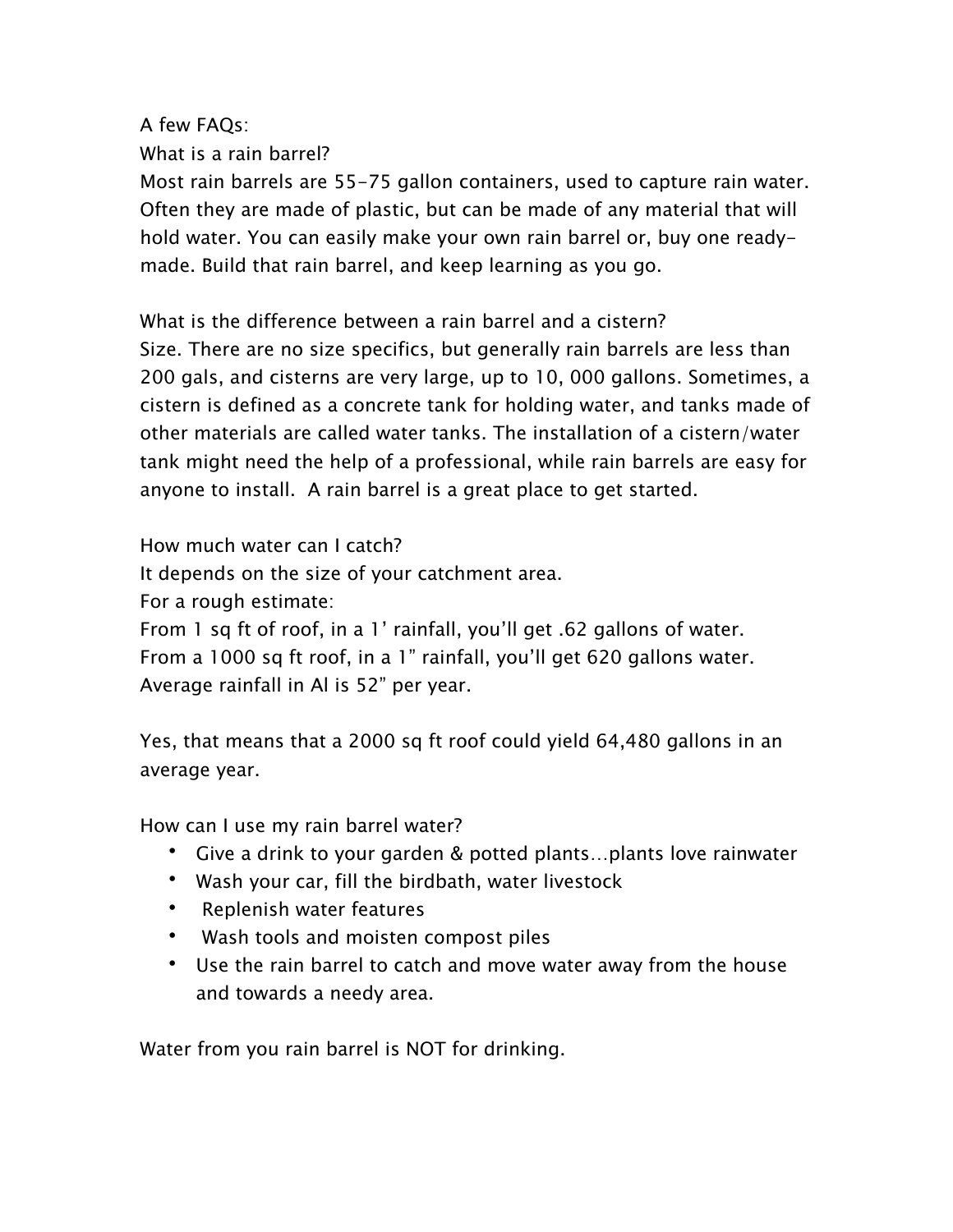It is possible to install a rain water harvesting system that can provide for ALL of your potable and non-potable needs, but a rain barrel is not that system.

With no treatment, captured rainwater can flush you toilets and do laundry.

With treatment, you can shower, wash dishes and drink rainwater.

# Building a Rain Barrel

## **Containers**

You can easily find new barrels, if you are willing to pay the hefty price tag. A new 55 gal barrel might cost \$100.00.

Fortunately it is easy enough to find used barrels. Be sure that the salvaged barrels:

- Have not held toxic materials
- Are made of food grade plastic
- Depending on your design, you may need both bung caps Where to get them
	- • Soft drink bottlers, food service providers, recycling businesses, feed stores, junk stores, car washes
	- Look in the yellow pages

Bigger is better. Most barrels will hold 55 gals, but you might find some that are larger. Used 300 gallon plastic cubes are also available; they measure about 3ftx 3ft. These cubes will need a little more effort to install, and might need a pump to distribute water.

## Catchment

Catchment area is the area from which you'll harvest water. This can be an area of land, a parking lot, a roof… anywhere that rain falls. For our purposes catchment area will refer to your roof. Your roof generously provides a large volume of easily accessible water. If you have gutters, the collection is even easier.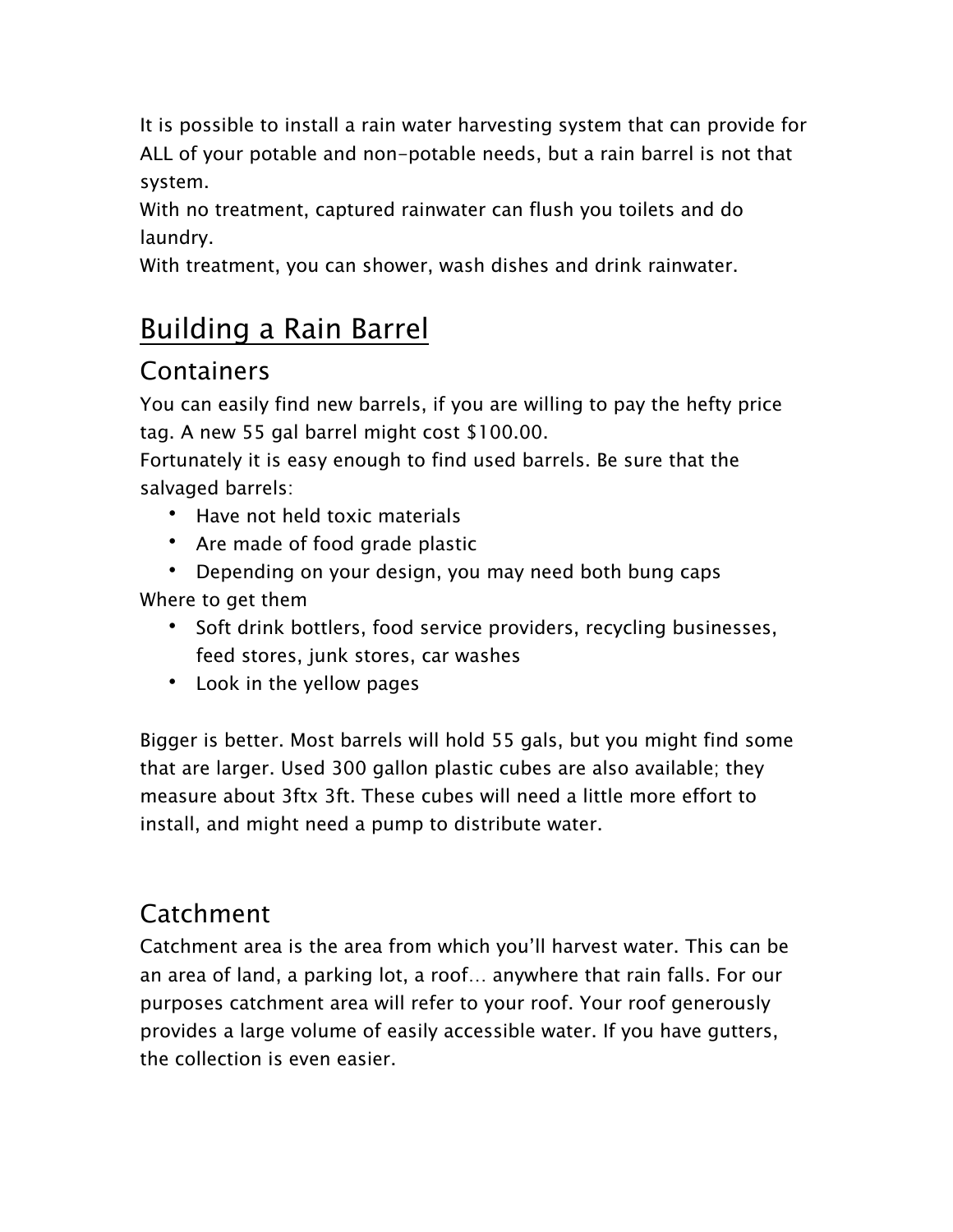To figure your catchment area, measure the footprint of your house. Don't worry about pitch or multiple roof lines, just measure the footprint.

For every 1 sq ft of roof, in a 1" rainfall, you'll get .62 gallons of water.

That .62 is a theoretical number. In reality, you will collect slightly less. Things like wind, gutter design, roof material and evaporation can affect the amount of rainwater that you actually catch. Also, if your rain barrel is not directly connected to the downspout, you'll lose some due to splashing.

If you are designing a larger system, you'll need to take all of these factors into the accounting. For a rain barrel, these factors don't matter so much, since your rain barrel is very small in proportion to the volume of water it will receive from your roof. A 10 ft  $\times$  10 ft shed, during a 1" rainfall, will provide enough water to fill a 55 gallon rain barrel.

Consider how much rainfall that your area receives in one year. Alabama averages about 56 inches per year, depending on the region. Rainfall varies month by month, as do your water needs. Have a look at rainfall data for your region to get a better idea of how much water your catchment area will provide.

If your rain barrel is under a gutter downspout, it is recommended that you have no more than 500- 700 sq ft of catchment area that feeds the barrel.

"How do I know how much area feeds my downspout?" Have a look at your roof and gutters. Downspouts are usually equally spaced. If your roof footprint is 2000 sq ft, and you have 6 gutters, the area feeding the downspout might be 333 sq. ft.

If your barrel is under a roof valley, look at how many sq ft feed this valley.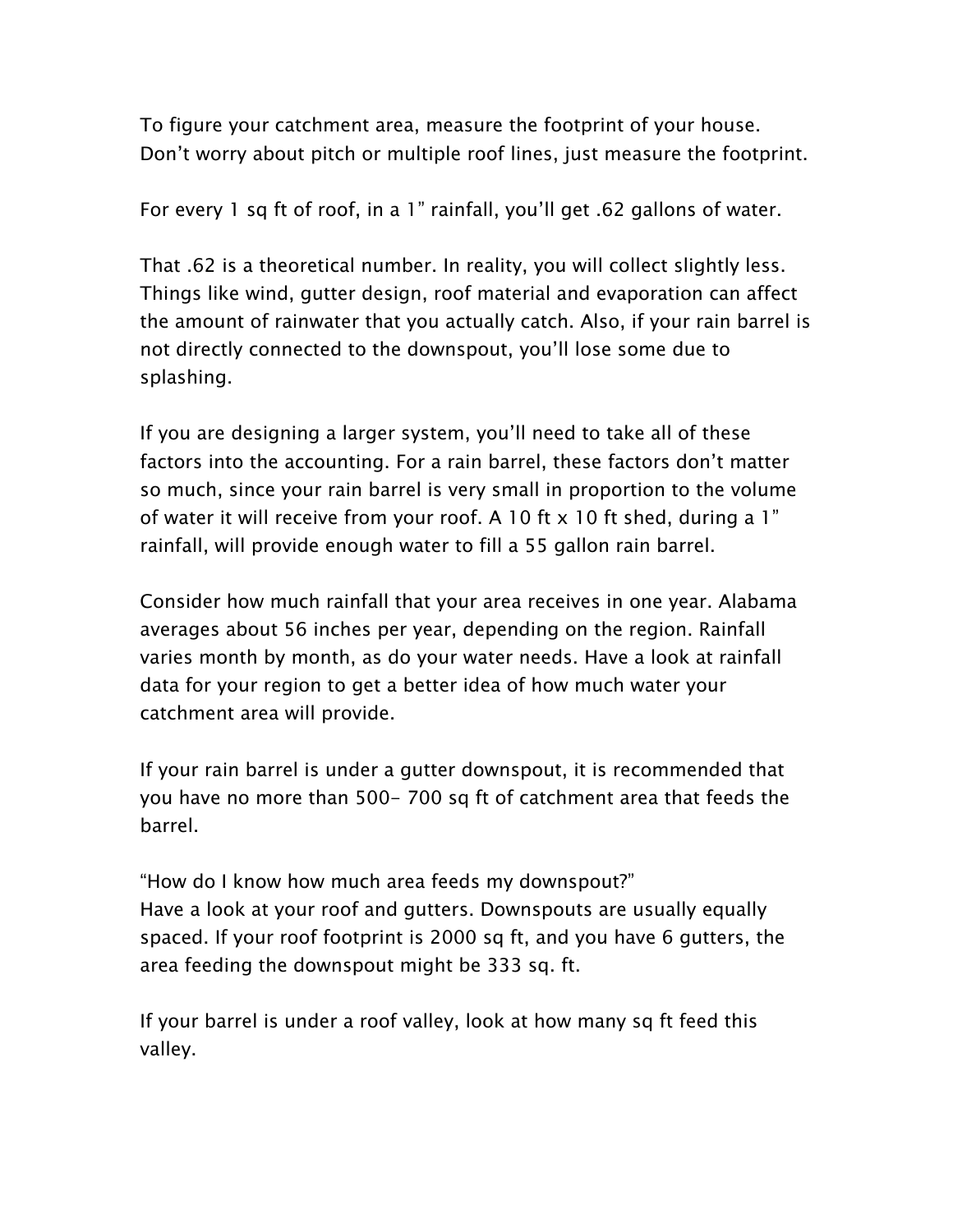If your barrel is under an eave/ drip line, you will collect water more slowly, but you'll still get plenty of water. Again, it depends on the size of the catchment area.

## Getting the water in

There are two general options for getting water into your barrel:

- An Open Top fed by: A gutter directed towards the top of the barrel A barrel under the eaves/ dripline
- • A Direct Downspout Connection

The Open Top Not Directly Connected to Downspout Advantages

- • Overflow sizing less critical
- • Gutter backup not possible
- Easier to install

Disadvantages

- Splashing water
- • Less efficient

One simple way to do this is to remove the top of you barrel, leaving the rim intact, and covering the opening with fiberglass screen, secured with a bungee cord. This is dangerous. It has been observed that cats think of the screened top as a hammock. Great until the bungee or screen fails. A person in New Mexico recently drowned while trying to retrieve a cat from a rain barrel. Don't even think about curious kids.

Keep the opening large enough for rain, but small and secure enough for safety.

A Few Options for the Open Top: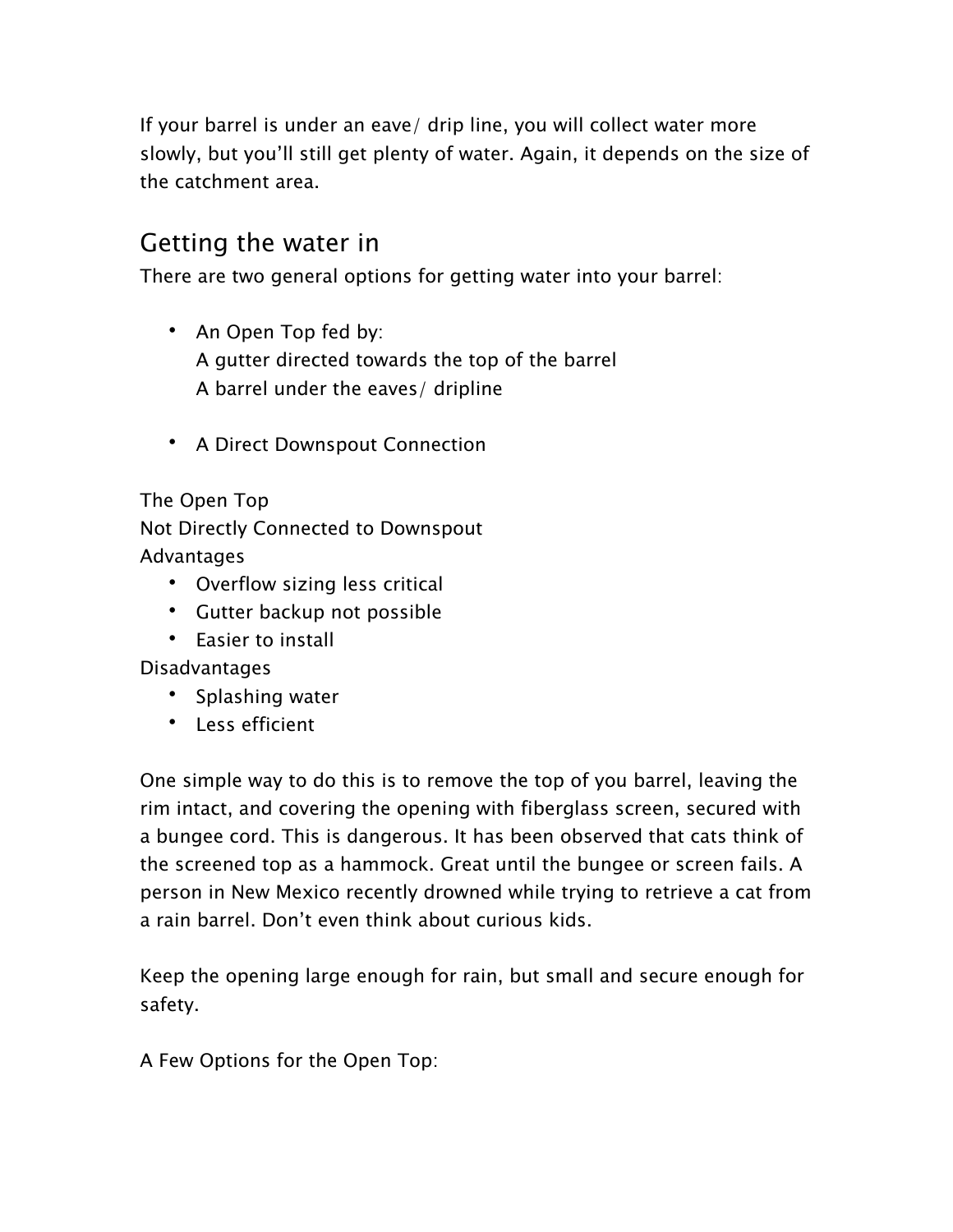One opening:

Cut a hole in the top, the hole can be any size or shape. Cover with screen and hardware cloth. Affix with screws with washers. This is easy, but means a little more trouble (you'll have to back out the screws that attach the screen) to access the inside for periodic rinsing.

- Do leave the barrel rim intact, as it gives more structural integrity to the barrel.
- • Be sure that the cover is secure, to prevent accidental drowning of small animals and curious children

#### The Polka Dot

Cut a series of large holes in the top, using a hole saw or large spade bit. It will still need to be covered with screen, to exclude mosquitoes. This design is very safe, but means difficulty in accessing the inside. It is also harder to rinse out the plastic shavings that are produced when you drill into plastic.

Notes: The screws used should be for outside use, otherwise they will rust. Washers will keep the hardware cloth more secure, and help to keep the screen from tearing. There are screws made for metal roofing that come with neoprene washers.

#### Inserts

 Cut a hole in the top sized to accommodate a flower pot, hanging basket, aquatic plant basket, large plastic plant saucer, colander or whatever your creativity provides.

The insert should:

- • Allow for water to pass thru quickly
- Exclude mosquitoes and debris (you can line with screen and/or gravel)
- Have a lip/flange that will allow it to hang easily. A larger lip will mean less precision when cutting the hole.
- Be sure that the level of your overflow is below the bottom level of your insert. If it isn't, the insert becomes a funky tea bag when the barrel is full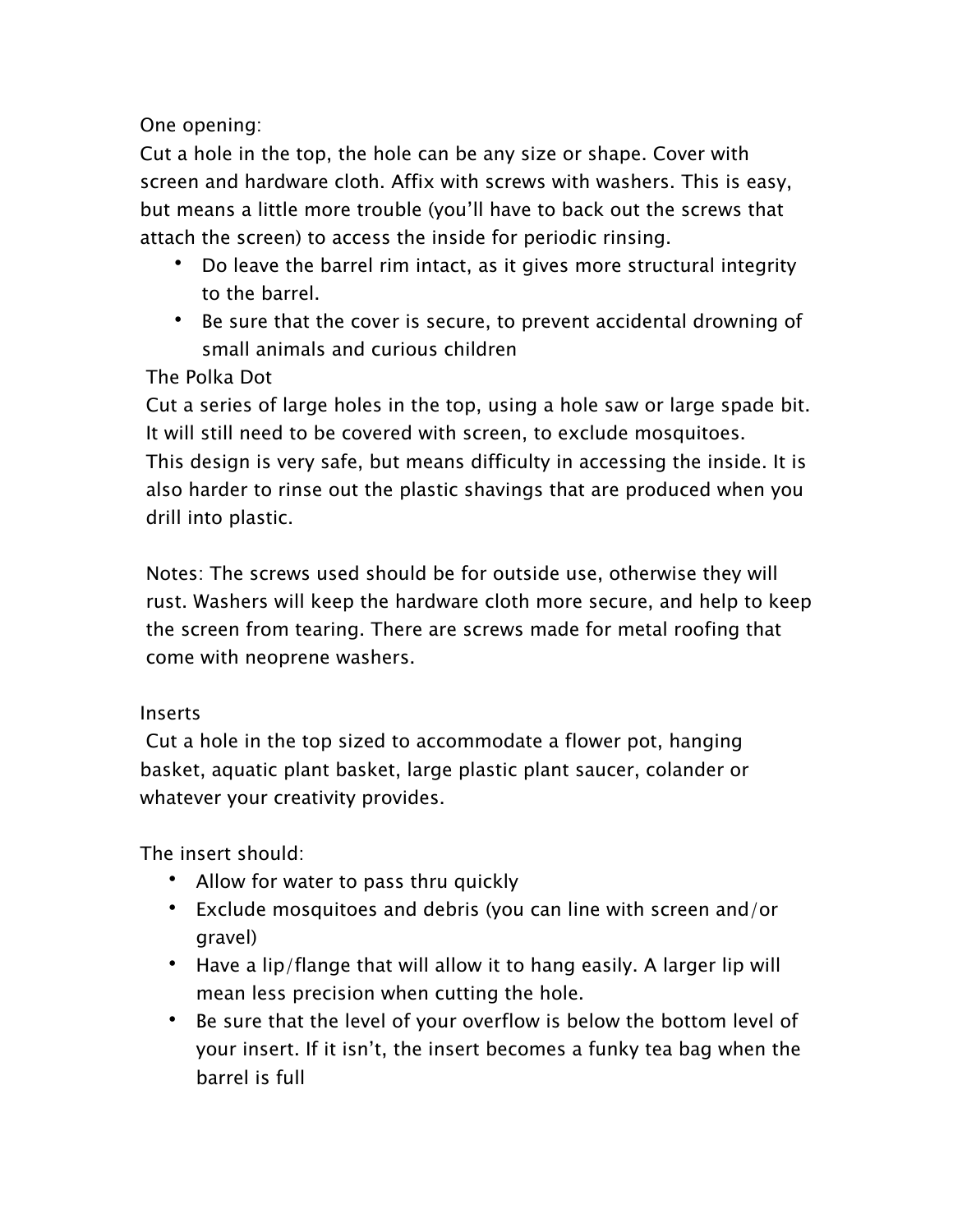We like an insert that is commercially available. It is shallow, so that the level of the overflow can be high, therefore, you don't lose capacity. It has a wide flange, so the hole can be less precise. It is easy to remove for cleaning, and is large enough  $(11 \frac{1}{4})$  to provide pretty good access to the inside of the barrel.

The 12" Rainwater Collection Screen is available for about \$15.00 from RainHarvest Systems. Shipping costs vary. Rainharvest.com

#### Direct downspout connection

If you have gutters, you can connect a downspout directly into the barrel.

Advantages

- • No splashing around the barrel, or on your house Too much water around the barrel can cause the barrel platform to erode or water seepage into your foundation.
- More Efficient, no water is lost

Disadvantages

- Water can back up into your gutters This can result in property damage
- • More attention to sizing the overflow You must have an adequately sized overflow valve

If you have a tight connection between the downspout and the barrel, and your overflow valve isn't large enough, excess water can back up into your gutter system. That excess will find the weakest point to escape.

There are ways around this, but it must be considered. It is not a problem in areas will low rainfall intensity, but folks in Alabama know that rain can come hard and fast. Do plan for overflow.

• More parts and labor for installation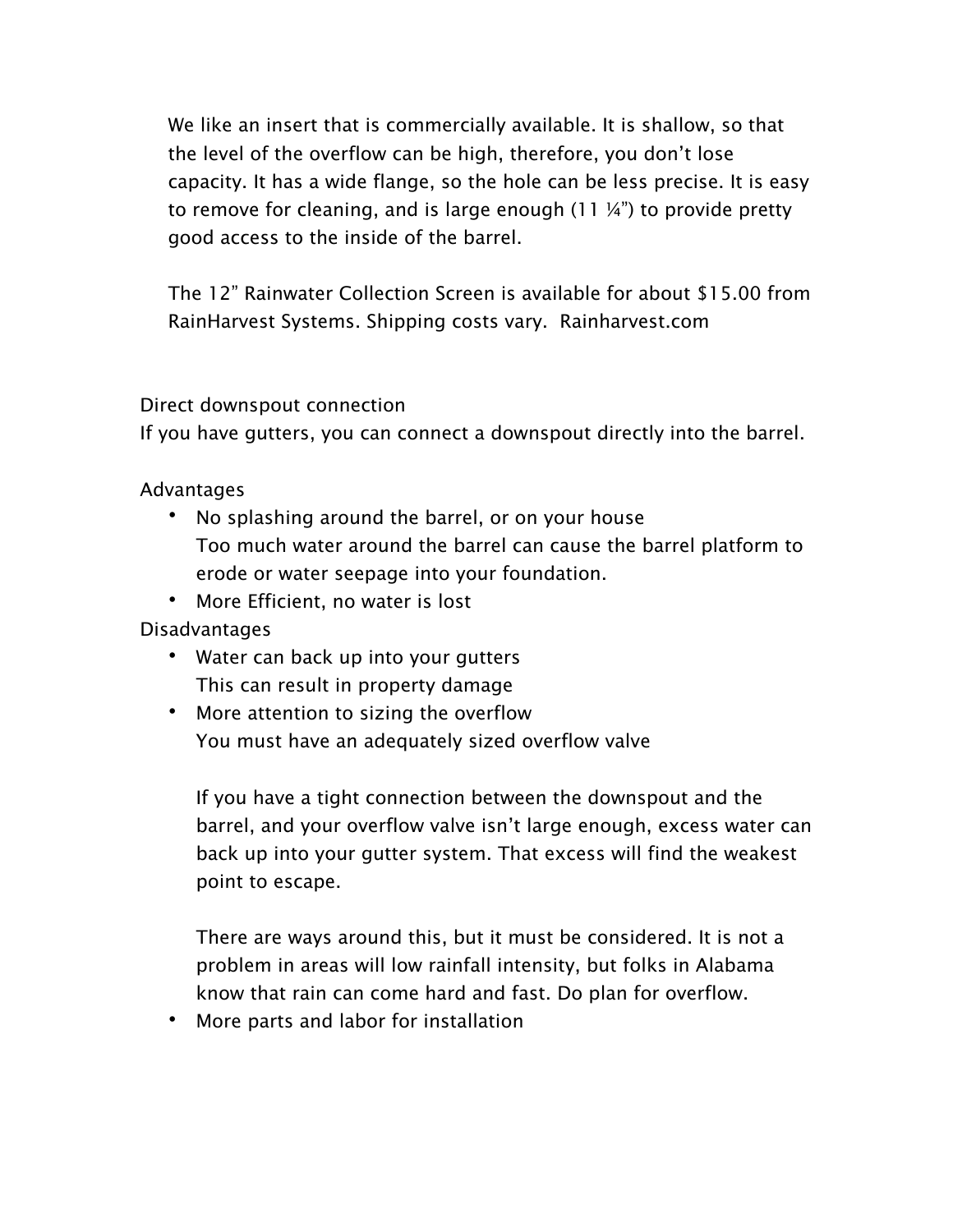Using a direct downspout connection is the best way to connect a larger system, and just fine to connect a rain barrel, but be aware of the consequences if you don't plan for overflow.

Making Direct Connections between the Downspout and Rain Barrel: The downspout is likely too close to the house to feed it straight down into the barrel. Depending on your situation, the downspout may be cut or a section of downspout can be removed. The downspout can be cut with a hacksaw or reciprocating saw. It can also be temporarily removed and cut with a chop-saw.

A visit to the local hardware store or gutter supply house will yield many options. Before you shop, measure the length of connection needed. It is helpful to take photos to the store.

Note that all downspouts are not the same size. Most are  $3 \times 5$ ", but have a look at yours before you visit the store.

The fittings described below can be attached directly to the barrel, or used to direct a downspout into an open top barrel.

#### Gutter Elbows

This will be a rigid connection, so you'll need to be more careful with measurements.

#### Flexible Downspout Adapters

You'll find at least two variations of flex adapters. Both will extend to greater length. The label will tell you how long it will reach.

 One type of flex adapter will be found with the gutter parts. Those that are locally available can be inserted directly into the downspout. For some, you might need an adapter in order to join the flex adapter with the downspout. This type of flex adapter can be fed directly into the barrel, or you might find a round adapter that would give a neater junction.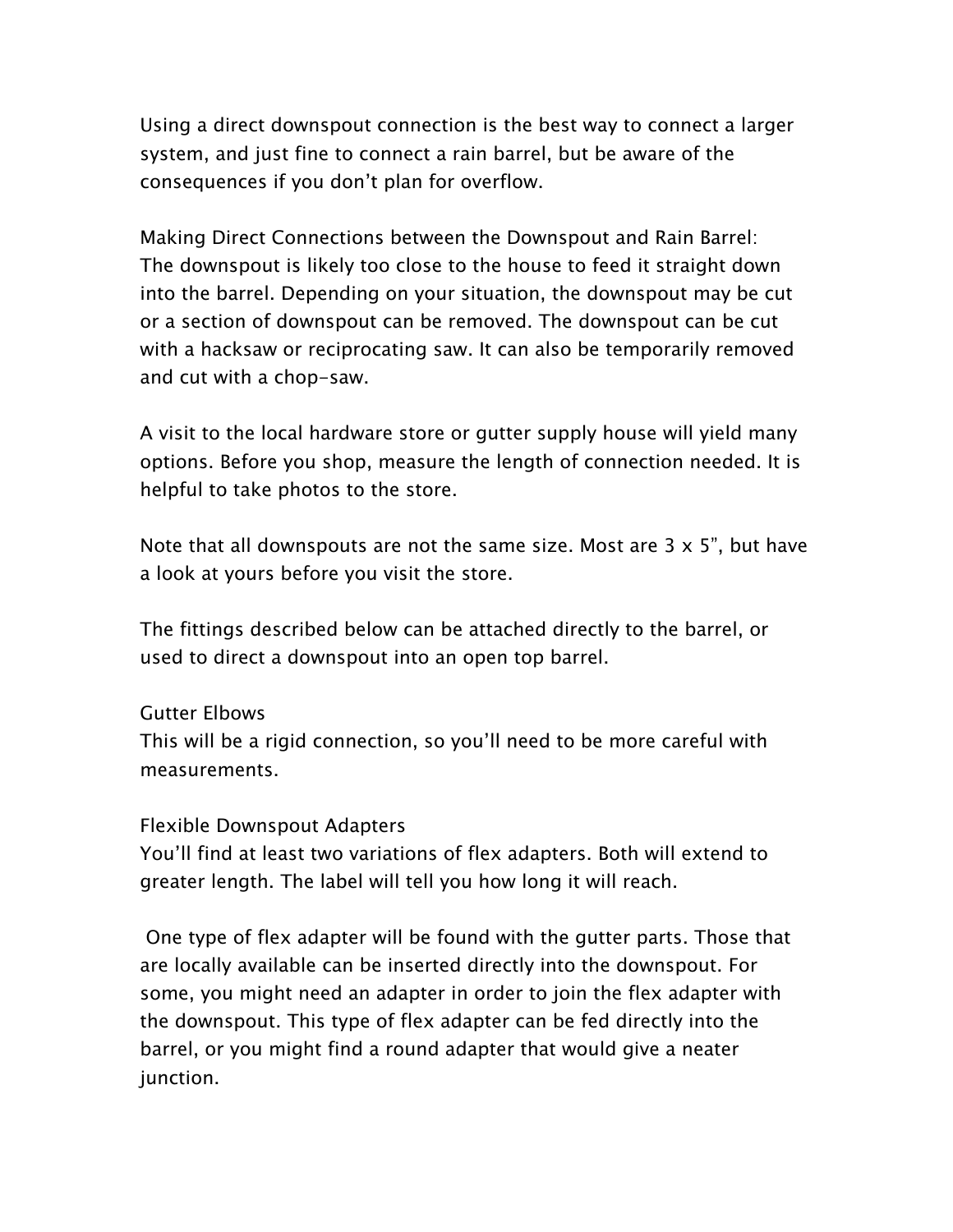The other type of flex adapter is designed to connect with a 4" corrugated pipe. This is the kind of pipe used for French drains, and these flex adapters are often found with the 4" corrugated pipe. This type of flex adapter needs an adapter ring to join it with the gutter downspout. This type of adapter can be fitted with a 4" atrium grate, which will catch some of the debris before it enters your barrel. The atrium grate can be covered with a panty-hose knee hi, to provide extra filtration.

All barrel connections should be tight enough to exclude mosquitoes. Screen can be added to provide mosquito exclusion and provide extra filtration. Fiberglass screen is easier to cut and handle than metal screen. It is not recommended to seal the connections with caulk, as you will want to remove the connection for periodic rinsing of the inside. You might try Magic Tape, if you need to seal an opening.

## Getting the water out

- There are lots of ways to tap your barrel, the biggest concern is whether the fitting will leak or not.
- Think about how often you will access your barrel, and how you will use it. If you will drag a hose from the spigot frequently, you'll need a more secure fitting.
- Some folks just connect the barrel to a soaker hose, or run a hose to a tree and leave the spigot open. In this case, you can get by with a less secure fitting.

Types of Fittings

• Spigots

Hose bibbs.

This is the most familiar type of spigot. It sticks out a little more than other options, so it is easier to attach a hose, or fill a watering can. The length also means more stress on the attachment point. Boiler Drains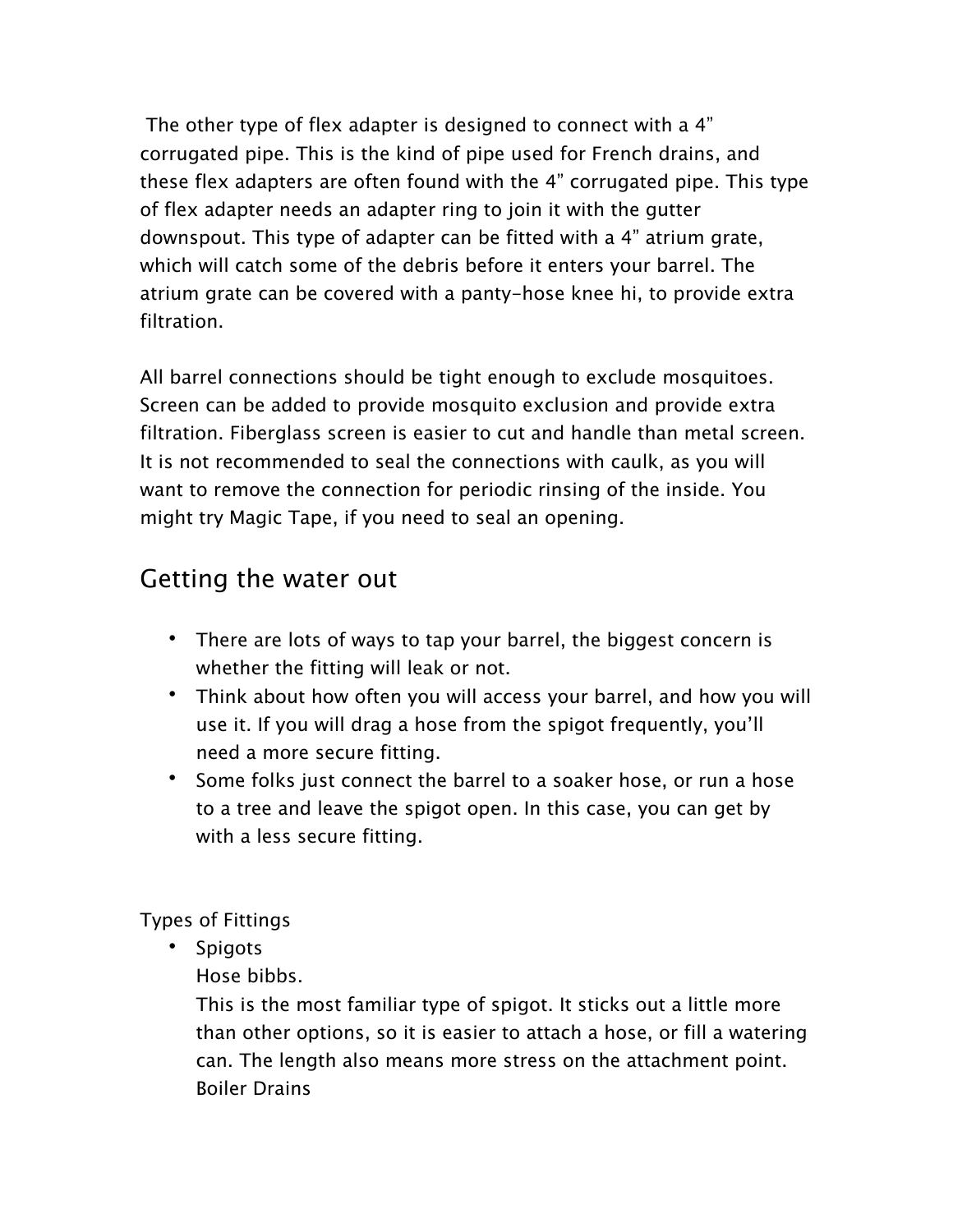Short and stubby, so it is less convenient to attach a hose or fill a watering can, but it causes less stress on the attachment point. Kink-Free Hose Bibbs Basically the same as a hose bibb, but shorter.

Attaching the Spigot

Consider how much access you will have to the inside. If you have a 4" opening in the top, it will be difficult to reach the inside of the barrel.

 While you can simply drill a hole and insert the spigot, it will eventually leak. It depends on how often and how you use the spigot. If you don't mind a little leakage, don't worry.

 All of the above spigots are male. For ¾ " spigots, you need to drill a 15/16" or 1" hole. The 15/16" is tighter, but difficult to screw in and keep flush.

 It is recommended that you insert the spigot thru a 1' inside diameter washer before you screw the spigot into the outside of the barrel.

 Also recommended is a fitting on the inside of the barrel. This will give more stability to the spigot. A pvc tee is easy to attach and turn, but any ¾' female threaded fitting will work. A conduit locknut works, but will rust.

- • Teflon Tape. The spigot threads should be wrapped with Teflon plumbers tape. Screw in the spigot, then back the spigot out. This taps the hole. Then wrap with tape and re-insert. You could add a dab of silicone caulk, if desired. If you opt to add silicone caulk, be sure that it is paintable, as you will want to paint the completed rain barrel.
- • To tap or not to tap? A tap is a tool that puts threads in a surface, in this case, the plastic barrel wall. The rule of thumb is that a tapped hole needs 3-4 threads to make the threads grab the fitting. I can't say if the barrel wall is that thick. Tapping the hole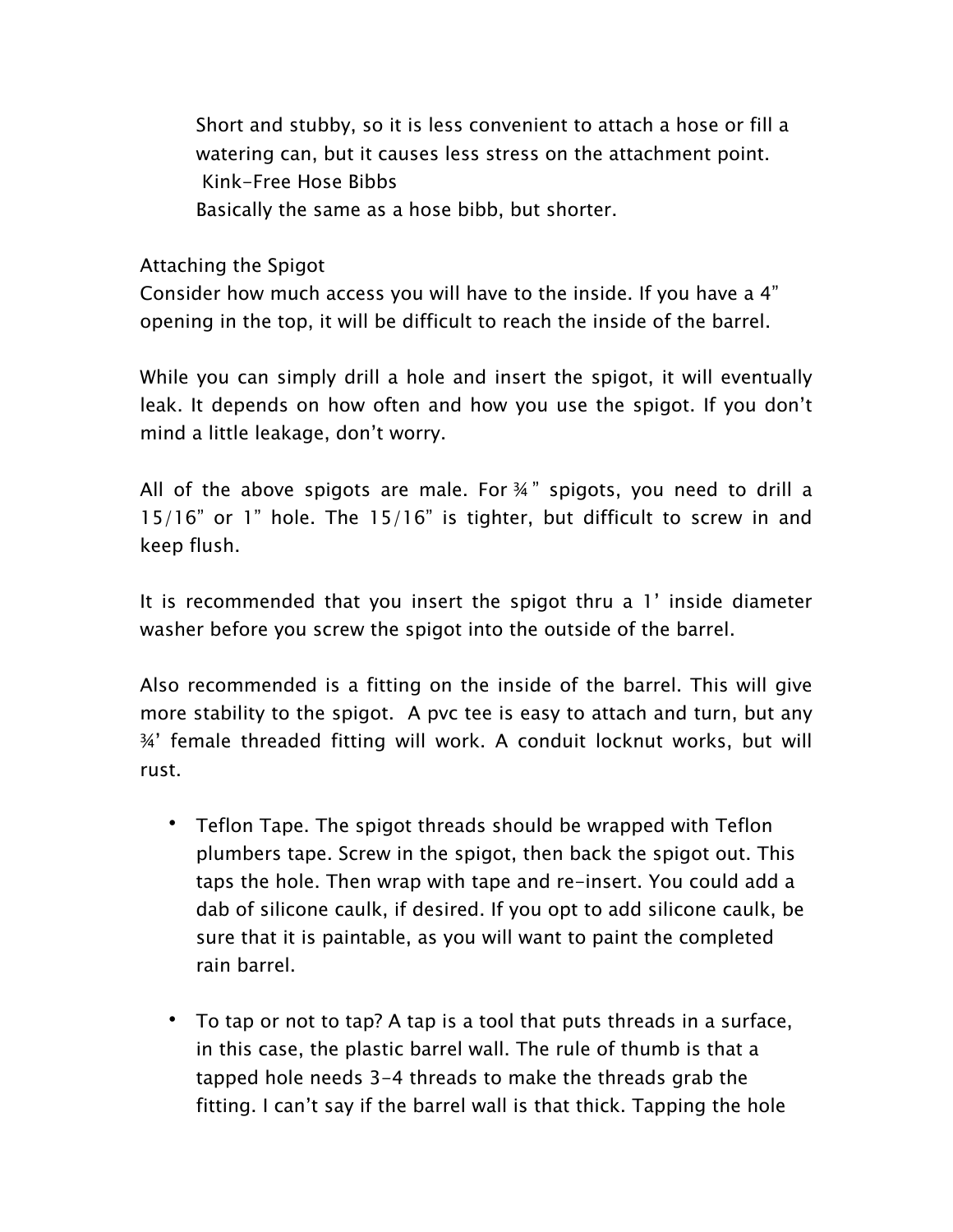does make it easier to insert the spigot, especially if you are using a 15/16" bit. Most folks don't have a tap, and they are expensive… \$60.00-\$95.00. If you have one, go for it.

- • Epoxies. Epoxies are a good way to provide a leak-proof seal between the barrel wall and spigot. Be sure that that the epoxy is made for underwater use, safe for potable water and designed to be used with both plastic and metal. If you use epoxy, skip the Teflon tape.
- • PVC cement. PVC cement acts by slightly dissolving the surface of a pvc fitting, so that two pvc pieces are fused, not glued. I have observed pvc cement to have no effect on plastic barrels (they aren't made of pvc). I can see no reason to use pvc cement to join high density plastic with metal. If someone has different information, please let me know.
- Gorilla glue. Yes, I too am a fan of Gorilla Glue, but it doesn't work for rain barrels. We tried it already.

#### Bulkhead Fittings

The most secure and leak proof way to attach a spigot.

The bulkhead is made of two pieces that screw together, and two gaskets. The center is threaded to accommodate a ¾" spigot. The two pieces are designed to sandwich the barrel wall between them.

 A bulkhead fitting is the best way, but can be expensive. Plumbing supply stores carry them for \$10.00-\$15.00. Our source for affordable bulkhead fittings is rainharvest.com, they have them for \$4.00.

Installing the bulkhead

• Take the bulkhead apart. Note that it left-hand threaded, so you'll need to turn it in the opposite direction than you would normally turn.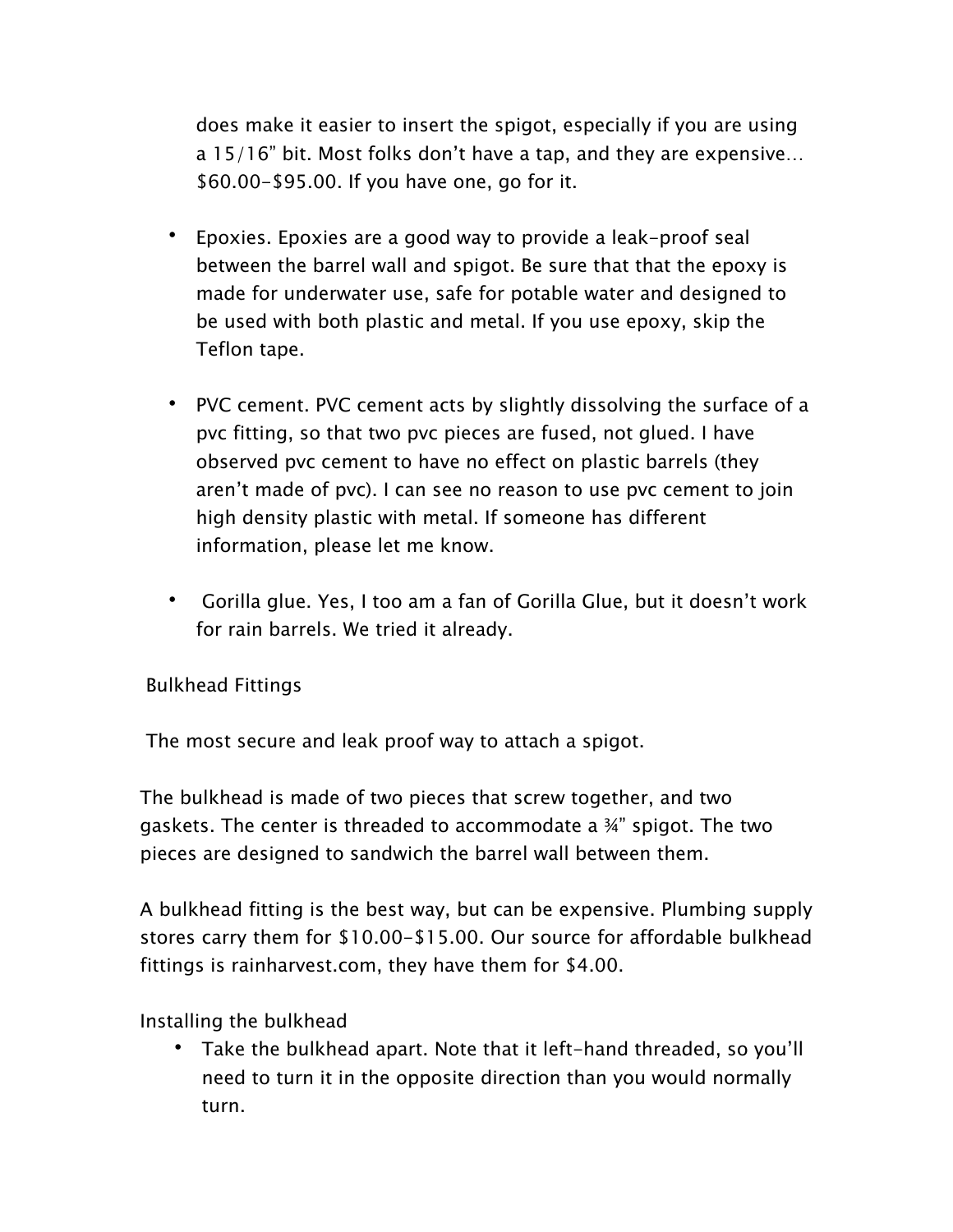- • From the inside of the barrel, insert the male side of the bulkhead and it's gasket thru a 1 3/8" hole. This is the size hole for RainHarvest Systems bulkheads, the size can vary by brand.
- If you can't reach the inside of the barrel, run the fitting down a coat hanger or piece of wire. You'll be able to easily pull it thru the hole with your fingers.
- Thread the female side and it's gasket from the outside. Wrap your spigot threads with Teflon tape and screw it in to the bulkhead. Done.
- • Using the bung cap

If you examine the bung caps, you'll see that the caps have a threaded depression. The threads can be used to attach a ¾" hose bibb, boiler drain, or silcock. Drill out the seal in the threaded depression. Use a 13/16" bit, using care to not damage the threads.

To do this, you'll need to turn the barrel upside down, with bung caps on the bottom, or lay the barrel on its side.

- Hose Adapters
- A hose adapter will allow you to attach a hose directly to the barrel, without a spigot. This is not cheaper than a spigot, even though it is a simpler fitting. I cannot explain this. If the end of the hose is above the level of water in the barrel, no water will come out of the hose. Or you can add a cut-off on the hose. These are available with the hose repair fittings. Don't plan to kink/ clamp your hose, unless you want the hose to spring a leak.
- Note that there are several types of hose adapters, the threads can be different. If you want to attach a hose, you'll need hose threads. Watts # A-665 Hose thread x Pipe thread Watts# A-680 Hose threads on both sides
- • Improvised Bulkhead fittings Use a female silcock on the outside with a male pvc adapter on the inside of the barrel. Add a 1" inside diameter washer on the inside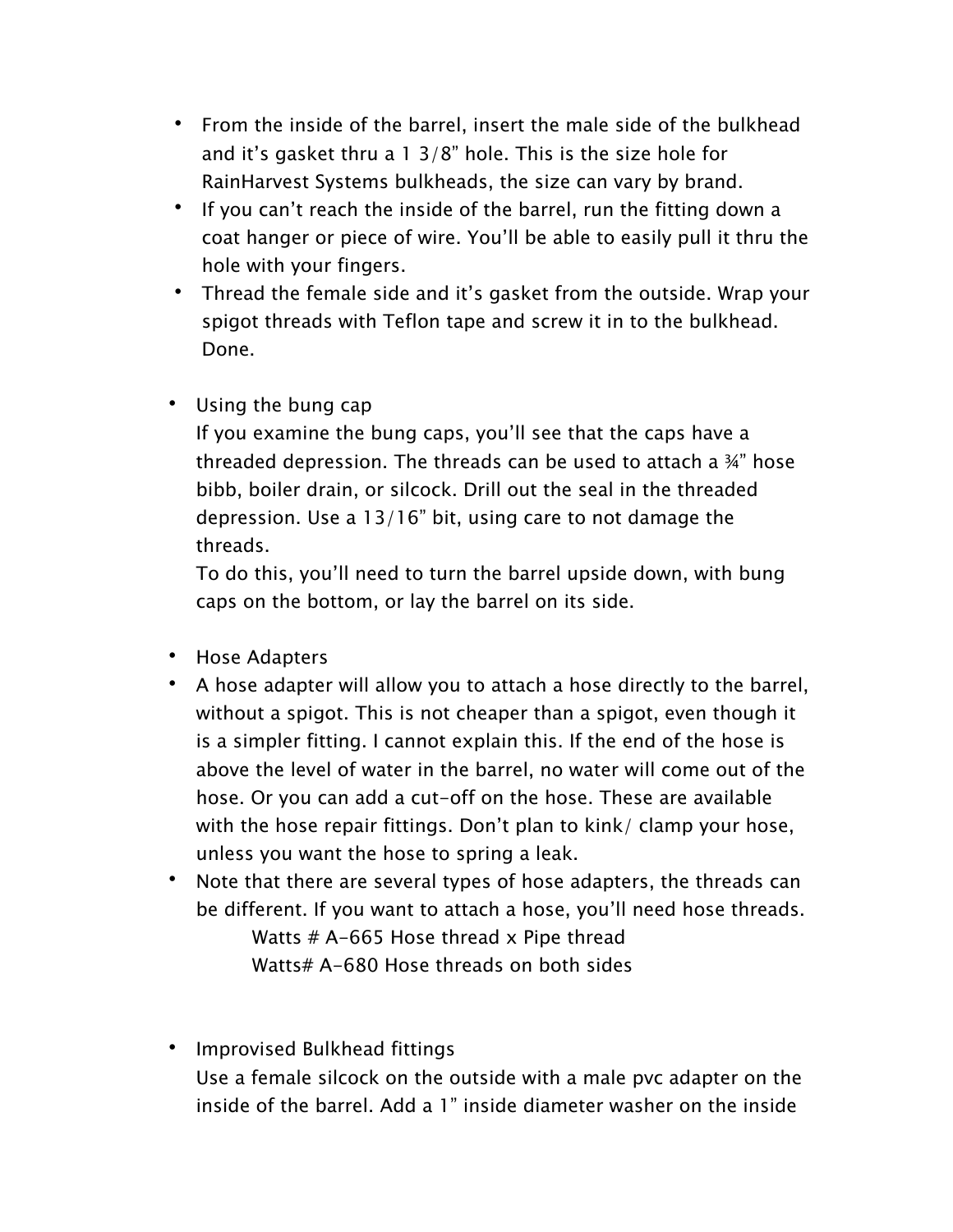and outside. This works great, but is difficult to install unless you have a large opening to reach the inside of the barrel. Or very long arms.

• No Fitting: Dipping

There is no law that you must use a fitting. You can fashion an easily removable lid and dip water with a watering can, gourd, turtle shell or Grecian urn. If you need something to do.

### Dealing with overflow

• You will have overflow

If your rain barrel has a tight connection between the downspout and the barrel, and water comes into your barrel faster than it can get out through the overflow valve, water can back up into your gutter system. The water will find the weakest point to escape, which can result in property damage.

If your barrel is not directly connected to the downspout, any backup will come out of the opening in the top. If there is too much water that flows over the top, the area around your rain barrel can become eroded or water can seep into your foundation.

There are several factors to consider when sizing the overflow; catchment area, gutter size, rainfall intensity and how far your overflow valve is from the top of the barrel.

It is recommended that you have no more than 500-700 sq ft of catchment area feeding your barrel.

In general, an  $1 \nmid 2$  overflow valve is adequate. Yes, you can use a 4" overflow, if you want to.

There are ways to prevent gutter backup, in case of torrential rain:

If you expect an unusually large storm, drain the barrel and leave the spigot open.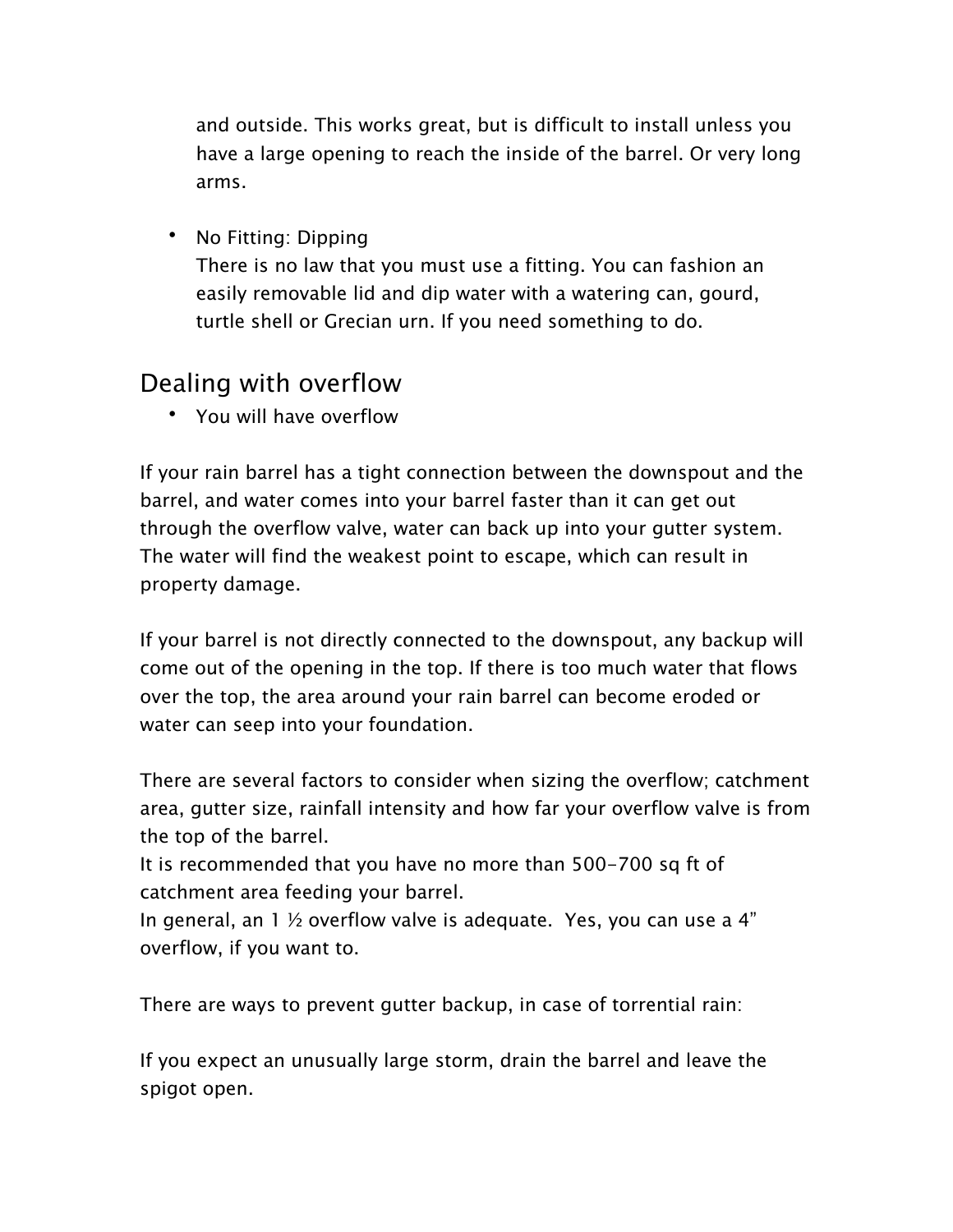Downspout vents. Make an opening in the downspout. It will give backup a place to go. To make it look tidy, you might use a pvc fitting, such as an adapter or ell.

Add a tee to the downspout. You might have to buy this from a gutter supplier. Our local big-box stores don't have them.

Extra hole in the barrel. Remove one of the bung caps and cover with screen.

Use two overflow valves. This gives you two ways to utilize the overflow.

Downspout diverters. Commercially available devices that divert water from the barrel back into the gutter system. Some are automatic; others require you to turn a lever.

Be sure to utilize your overflow. Do not send to stormdrain or impervious areas. Always allow for infiltration.

#### Sunscreen for Your New Friend

A home made rain barrel will need sunscreen.

- If light reaches the water inside your barrel, algae will grow. Algae are wonderful, but smell bad and can stain surfaces.
- Most plastics do not have UV inhibitors. UV will make your plastic barrel degrade.

There are several ways to provide sunscreen:

Paint

The most popular sunscreen is paint. Paint gives sunscreen and can help your rain barrel blend in with its surroundings.

- Paint must be formulated to adhere to plastics. Most of these paints are spray paint. Read the label.
- Primer. You might also use a primer that is formulated to prepare a plastic surface for ordinary exterior latex paint. This will allow you to use the same color as your house.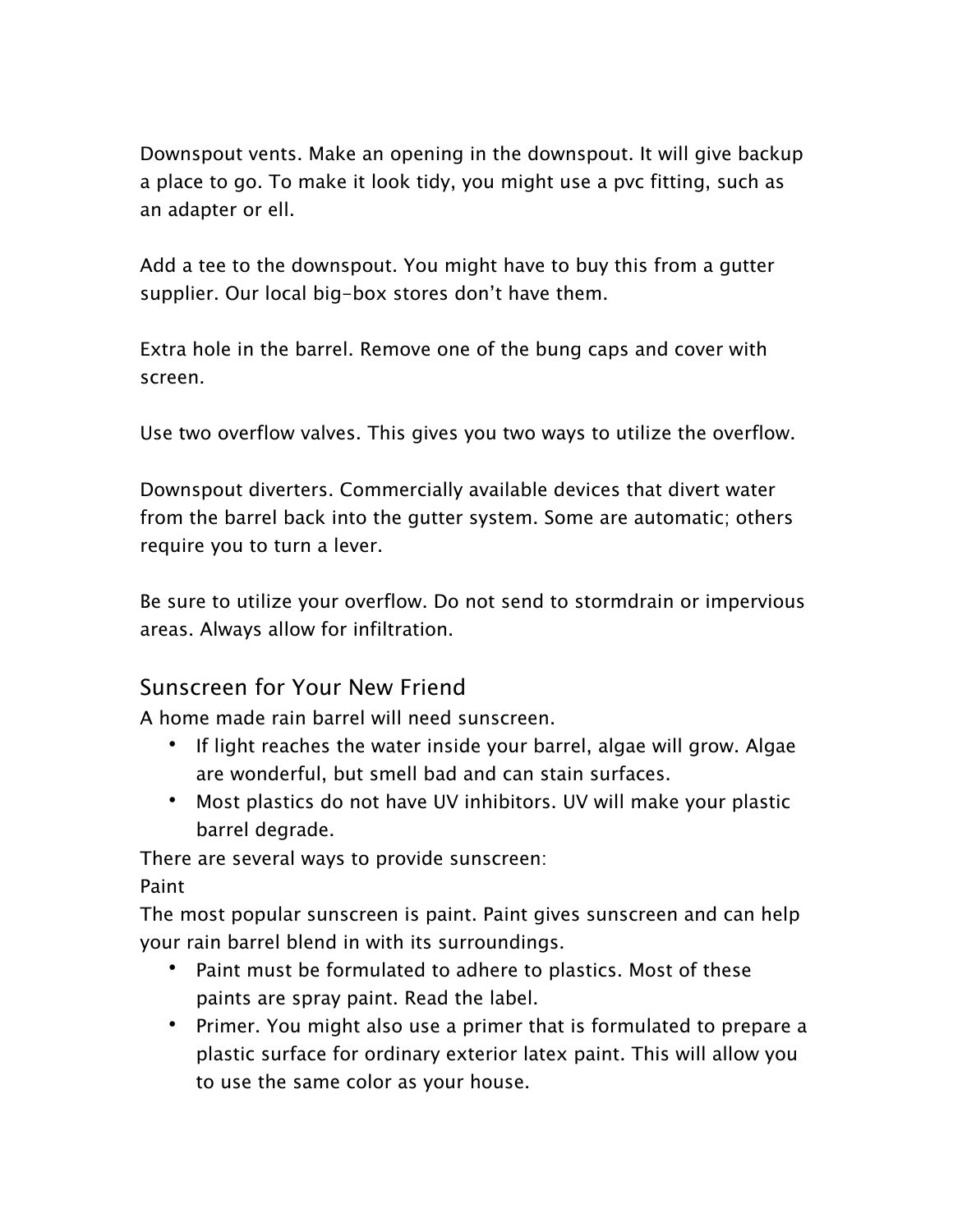#### Shade

Depending on your situation, you might be able to place the rain barrel under a deck or other structure. With enough shade, you won't need to paint.

Covers

Yes, you can throw a tarp or shadecloth over your barrel, as long as water can still get in and out.

## Locating Your Barrel

 No gutters? Where does the most water come from the roof? A roof valley Finding the perfect spot Where do you intend to use the water? Do you have gutters? If so, where are the downspouts? can provide a lot of water.

Gravity is your friend.

 Be sure that the barrel is uphill from the area that you will use the water. Water will not flow uphill without a pump.

 Most folks put the barrel on concrete blocks or some other very sturdy platform. The gives better flow and easier access to the spigot. The platform must be able to support 400+ lbs. and it must be level.

 Ideally the ground around your barrel should be sloped away from the house. Some clever people create a dry stream bed that leads water away from the barrel.

 A full barrel weighs over 400lbs., be sure that it cannot tip over. Also be sure that the base is very strong and stable. Most decks are not designed for such a load in a small space. If you place the rain barrel on your deck, the deck will likely need to be reinforced.

 Where will you direct the overflow? In Alabama, you will have plenty of overflow, plan on utilizing that overflow as a secondary resource.